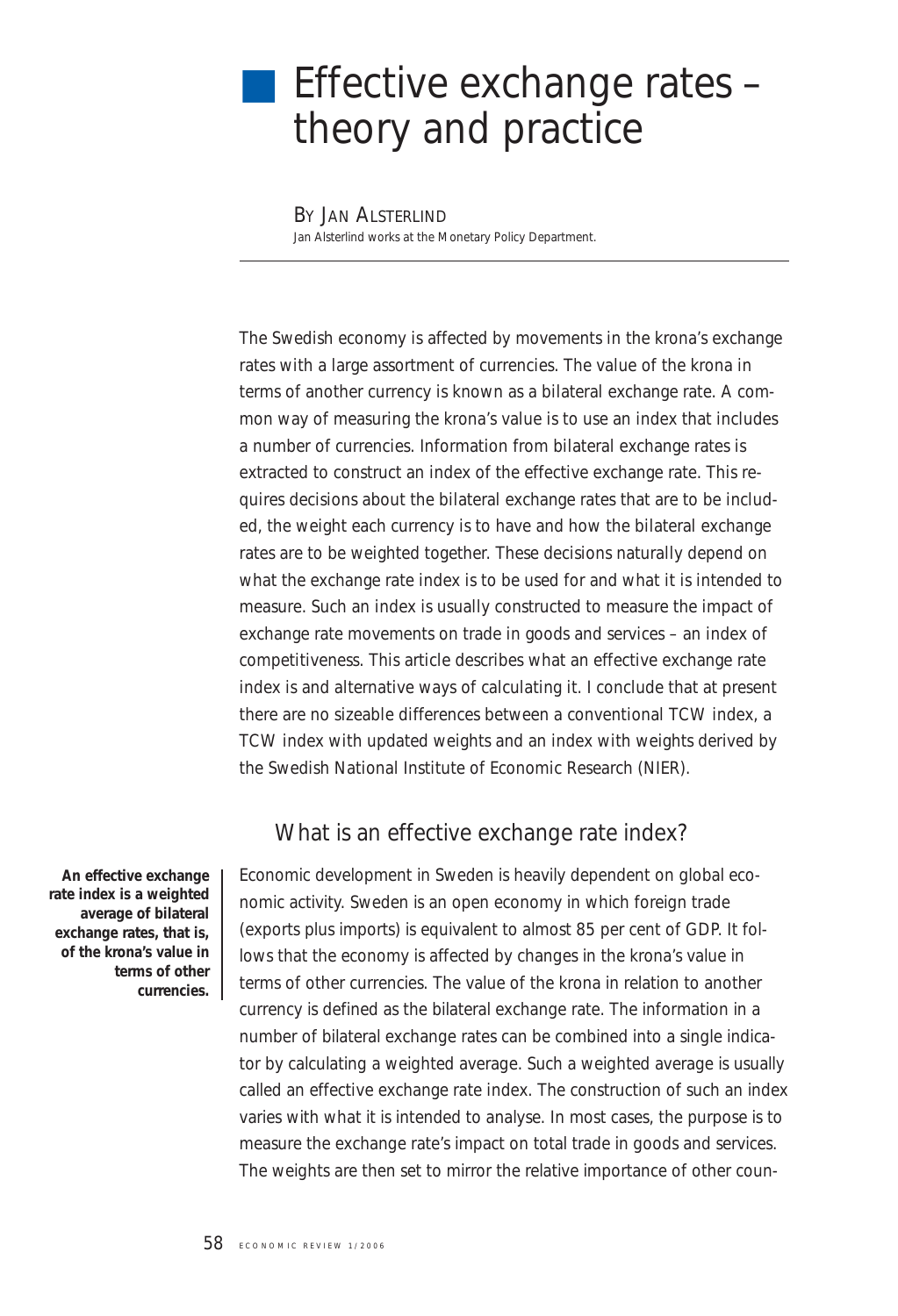tries for Sweden's foreign trade. Alternatively, the index can be constructed to measure the exchange rate's impact on either imports or exports. When calculating trade volumes, relative price differences have to be taken into account. Nominal exchange rates have to be combined with relative price movements. What one wants to construct, in other words, is a *real effective exchange rate index*. The original method for calculating this type of effective exchange rate index was developed by the International Monetary Fund (IMF), using Total Competitiveness Weights (TCW). The Swedish krona's real exchange rate mirrors the price of goods and services in Sweden relative to the rest of the world, expressed in a common unit.

The real exchange rate is defined as:

real exchange rate = 
$$
\frac{E \times P^*}{P}
$$
 (1)

where *P\** is the price of a representative basket of goods and services in the rest of the world, *P* is the price of the equivalent basked in Sweden and *E* is the Swedish krona's nominal exchange rate with the rest of the world. Thus, the nominal exchange rate is the conversion factor whereby two countries' relative prices are expressed in a common unit. The real exchange rate can be seen as an indicator of a country's international competitiveness. A weakening of the real exchange rate means that more domestic goods and services are needed to balance a given amount of foreign products. The less it costs foreign firms and consumers to purchase Swedish goods and services, the stronger is Sweden's competitiveness. A *real effective exchange rate index* for the krona accordingly measures Sweden's total competitiveness relative to our principal trading partners.

#### Applications for a nominal effective exchange rate index

It is the *nominal effective exchange rate index* that is calculated most often in practice. This is because exchange rates are quoted from day to day, whereas price statistics are available only on a monthly or quarterly basis. In an analysis of competitiveness, however, the nominal exchange rate is liable to be misleading. This is the case for periods of some length and, above all, for countries that differ in terms of inflation. Using a nominal index as a proxy for a real index may then be less appropriate. That is because inflation is high as a rule in countries where the exchange rate is depreciating. Another consequence can be that two different indices which give different paths in nominal terms may show considerably more

**A real effective exchange rate index for the krona measures Sweden's total international competitiveness.**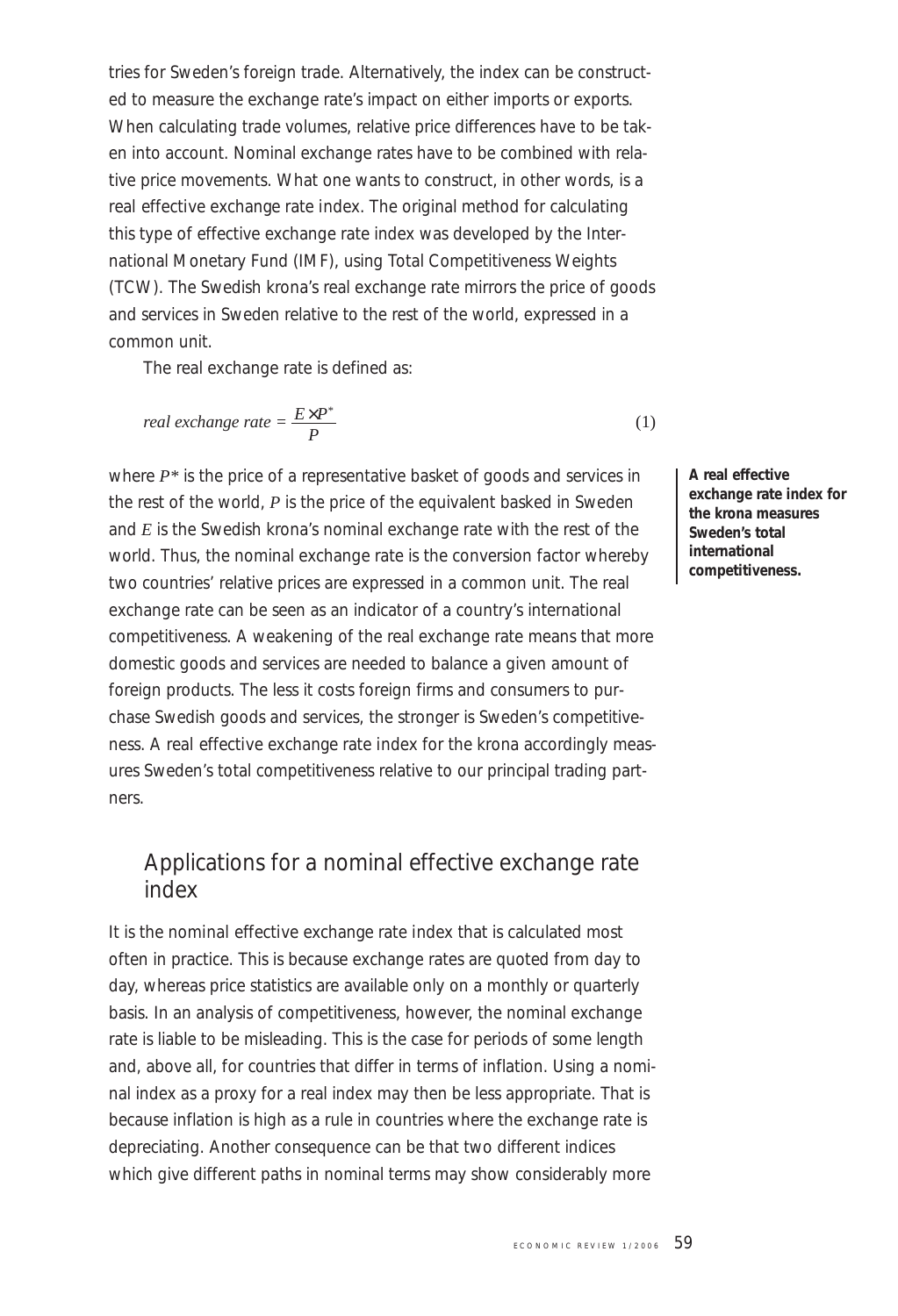similar developments in real terms. Countries with a currency that is depreciating/appreciating markedly and where inflation is high/low are sometimes excluded from an effective exchange rate index because they may dominate the outcome of the nominal index. A "narrower" index of this kind can be derived from a "broader" index in order to confine the calculation to countries with a similar development of inflation. That facilitates the analysis of a nominal exchange rate index.

#### How many and which currencies?

**The number of currencies in an exchange rate index is a matter of "enough" but not "too many".**

The number of countries to include in an effective exchange rate index is an open question. Every currency that in some sense is "relevant" should be included. This applies, of course, to an index for measuring competitiveness with the rest of the world. An extreme case would be to include as many currencies as possible but such an approach is not self-evidently optimal. As exchange rate movements are often correlated, including additional currencies will not necessarily improve the analysis at all substantially. Sometimes, in fact, a large number of currencies may complicate the analysis. So in practice, there are no clear criteria for the number of currencies to include in an exchange rate index; this is rather a matter of "enough" but not "too many". The choice is also limited by the availability of data. For some countries it may be difficult to find the statistics that are needed to calculate the currency's weight in the index.

The choice of currencies for an effective exchange rate index is sometimes based on arbitrary rules. An example is the criterion that a country's share of exports or imports must be more than, say, 0.5 per cent. One problem with this approach, which is used by the US Federal Reserve, the ECB and others, is that the shares may change over time, so that a country which was an important trading partner some years ago may be of no consequence today. Another complication is that a country with a small share of the bilateral trade may be a major competitor in the world market. An alternative used by the Bank of England is to assess the situation annually and include or exclude countries in accordance with the rule. The set of countries will then vary over time. Another approach is to start from geographical areas or economic groupings. The OECD calculates an exchange rate index that is limited to its member countries and the Federal Reserve prefers one of the narrower indices, limited to currencies that are considered to be important. The (TCW) exchange rate index calculated by the IMF simply includes those currencies for which statistics are available for the computation of weights. Still, there is clearly no entirely acceptable way of selecting the currencies for inclusion in an index.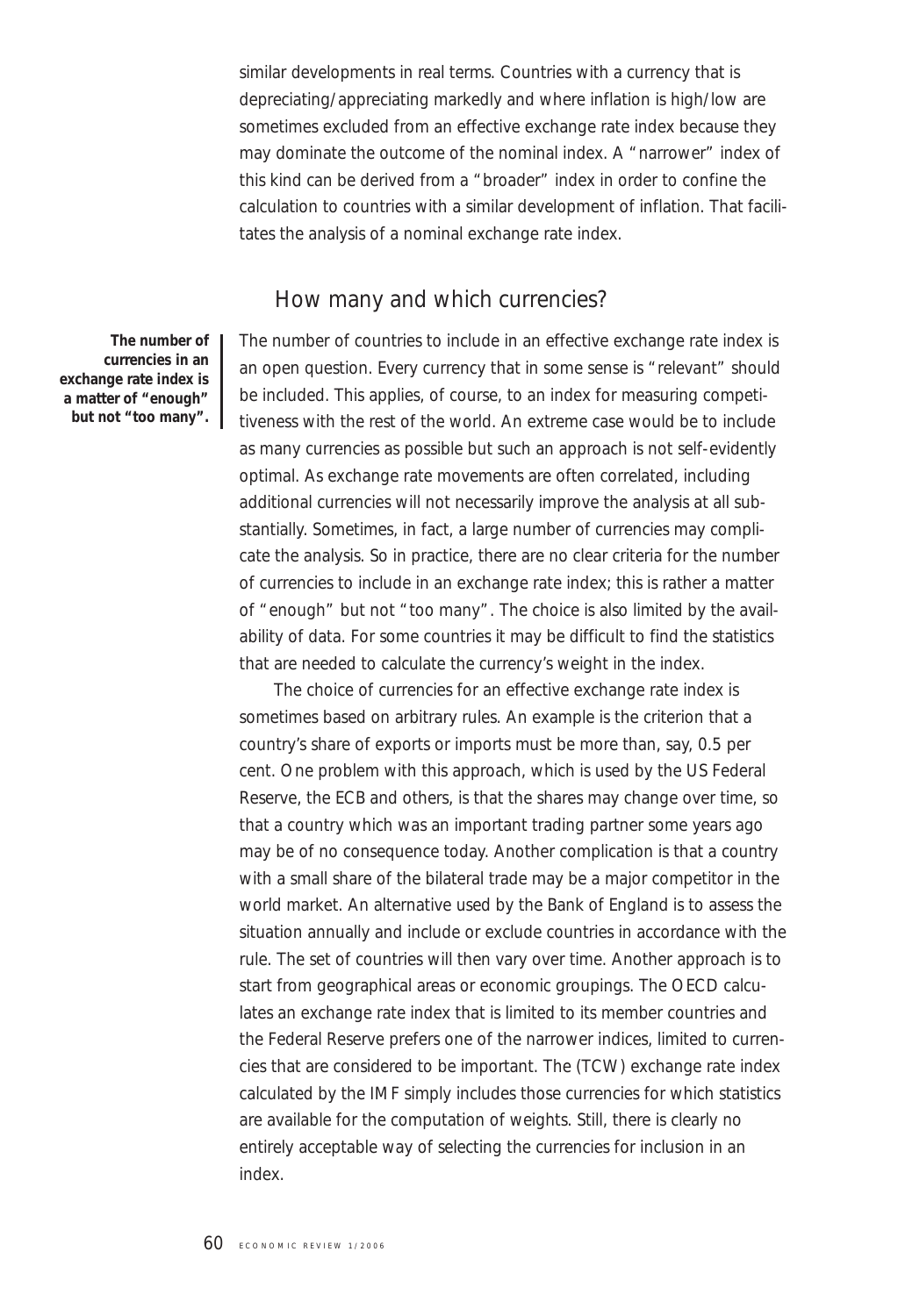## Which types of goods and services?

An effective exchange rate index is used almost exclusively to measure the exchange rate's impact on trade in goods and services. The weights with which bilateral exchange rates are combined into an effective index are therefore based as a rule on trade statistics. The need for (real) effective exchange rate indices arose in the aftermath of the Bretton Woods system. These indices were designed for the simultaneous analysis of the impacts of a number of bilateral exchange rates (and relative prices) that were now free to fluctuate against each other. One of the earliest indices, the multilateral exchange rate model (MERM), was developed by the IMF and was subsequently replaced by the TCW system. The method was first described and presented in McGuirk (1987); updated versions have appeared in Zanello & Desruelle (1997) and, recently, in Bayoumi, Lee & Jayanthi (2005). In practice, the IMF's method is about constructing the weights that are used to calculate a weighted average of bilateral exchange rates.<sup>1</sup> Real effective exchange rate indices for many countries are calculated simultaneously in this system. Originally, a more disaggregated calculation was also made for some 20 countries, broken down into real exchange rates between different sectors of manufacturing. A majority of the exchange rate indices that exist today stem directly from this tradition. The method is reported in, for example, Zanello & Desruelle (1997) and in Bayoumi, Lee & Jayanthi (2005). As the latter authors, for instance, show, the method for calculating weights varies with the type of goods or services for which competitiveness is to be measured.

Simplifying somewhat, foreign trade can be decomposed into three main categories: commodities, manufactured goods and services. A common assumption is that commodities are homogeneous and are traded in a global market. Commodity competition between countries then occurs in a single market and a country's importance as a trading partner is determined by its share of the total market for that product. This makes the calculation of weights for homogeneous commodity groups relatively simple, as described, for example, in Zanello & Desruelle (1997).

Unlike primary products, manufactured goods and services are heterogeneous. Different makes of car from different countries, for example, are seldom perfect substitutes. Manufactured goods and services produced in Sweden for sale abroad compete in different, segmented, markets, not in a single global market. Seen from this angle, the German and the American markets are two separate markets. So in contrast to commodities, a number of markets have to be considered in the case of het-

**The method for calculating weights varies with the type of goods or services for which competitiveness is to be measured.**

**In the case of commodities, countries often compete in a single global market.**

**Manufactured goods and services that are sold abroad compete in different, segmented, markets, not in a single global market.**

<sup>&</sup>lt;sup>1</sup> In an analysis in real terms, the same weights are used for prices as well.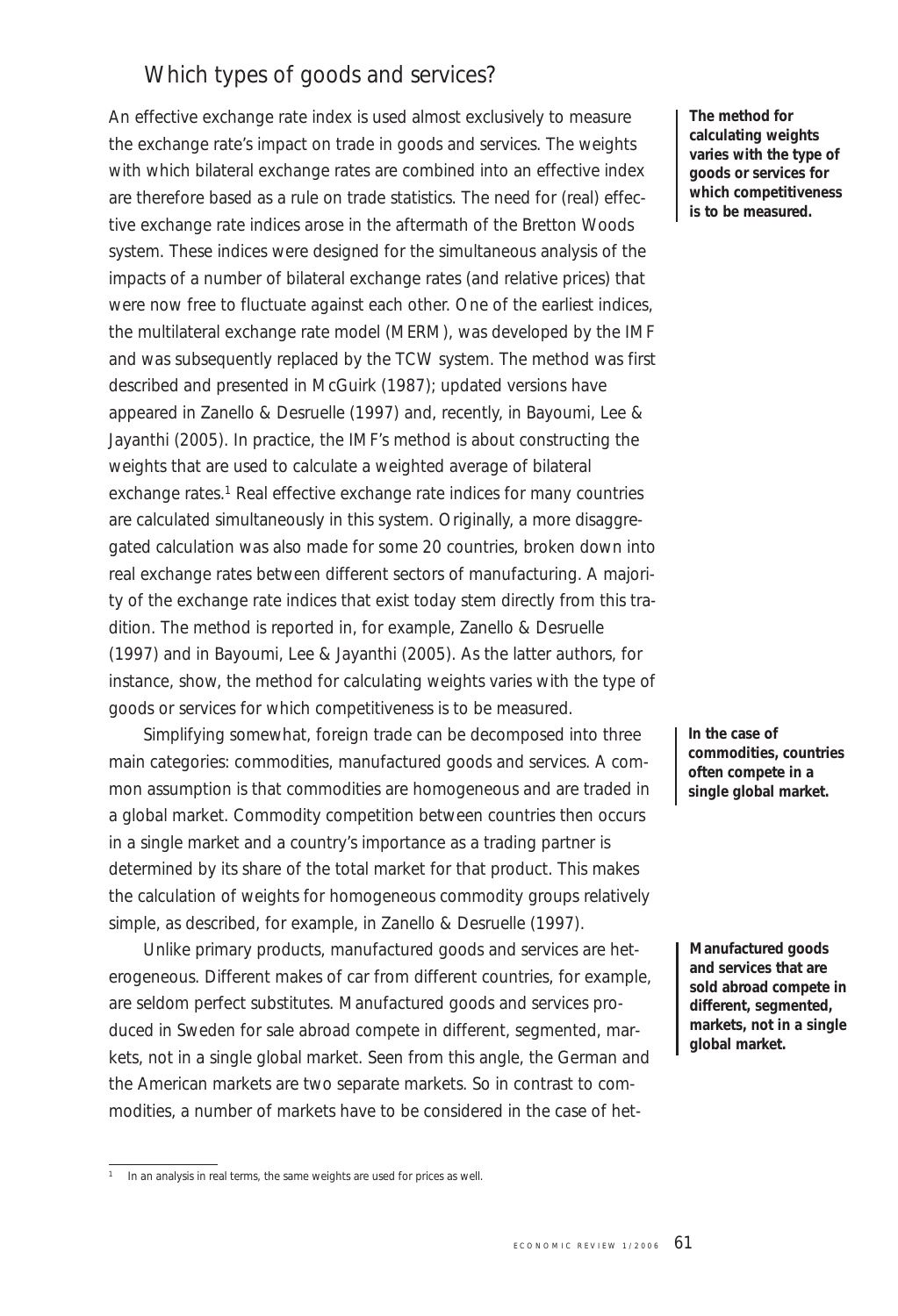erogeneous goods and services. Countries accordingly compete in many different markets and a country's importance as Sweden's trading partner therefore depends on its relative shares of these markets.

As countries compete in many different markets, it follows that the calculation of weights for an effective exchange rate index requires a large amount of data. Besides figures for each country's exports (or imports), data are needed that indicate a country's degree of openness.<sup>2</sup> Due to deficiencies in the availability and quality of statistics on services, weights for effective exchange rate indices are usually calculated excluding services. An exception, however, is the Bank of England's new exchange rate index, which does include trade in services.<sup>3</sup> While statistics on trade in services have had numerous deficiencies in the past, improvements are being made continuously, for example in far-reaching work by the OECD. As trade in services grows, so will the importance of taking this component into account.

# Calculating weights

The calculation of weights for manufactured goods and services is described below because these are the major items in Sweden's foreign trade. The starting point is that heterogeneous products compete in a number of different markets. A reasonably acceptable indicator of competitiveness therefore needs to cover all the geographical areas in which the products compete. Take, for example, the competition between Sweden and Japan. For one thing, Swedish products compete with Japanese direct imports to Sweden – import competition. Similarly, Swedish products compete with Japanese in the latter's domestic market – direct export competition in Japan. Lastly, Swedish and Japanese products compete in other markets – third-market competition. The weights need to reflect both the bilateral trade and the competition in other markets. The weight for country *j* as regards a heterogeneous product group, for example manufactured goods, can then be written:

$$
W_j = \lambda^M \, MW_j + \lambda^{BX} \, BXW_j + \lambda^{TX} \, TXW_j. \tag{2}
$$

<sup>2</sup> Given an accurate valuation of all flows, imports to a country are the sum of all other countries' exports to that country. So in theory it makes no difference which flow is measured. In practice, however, measurement errors from a variety of sources lead to a discrepancy between total exports and total imports. In order to obtain consistent results, the calculation of weights is usually based on only one of the flows; the usual choice is exports, on the common assumption that export flows are easiest to measure and value correctly.

<sup>3</sup> See Lynch & Whitaker (2004).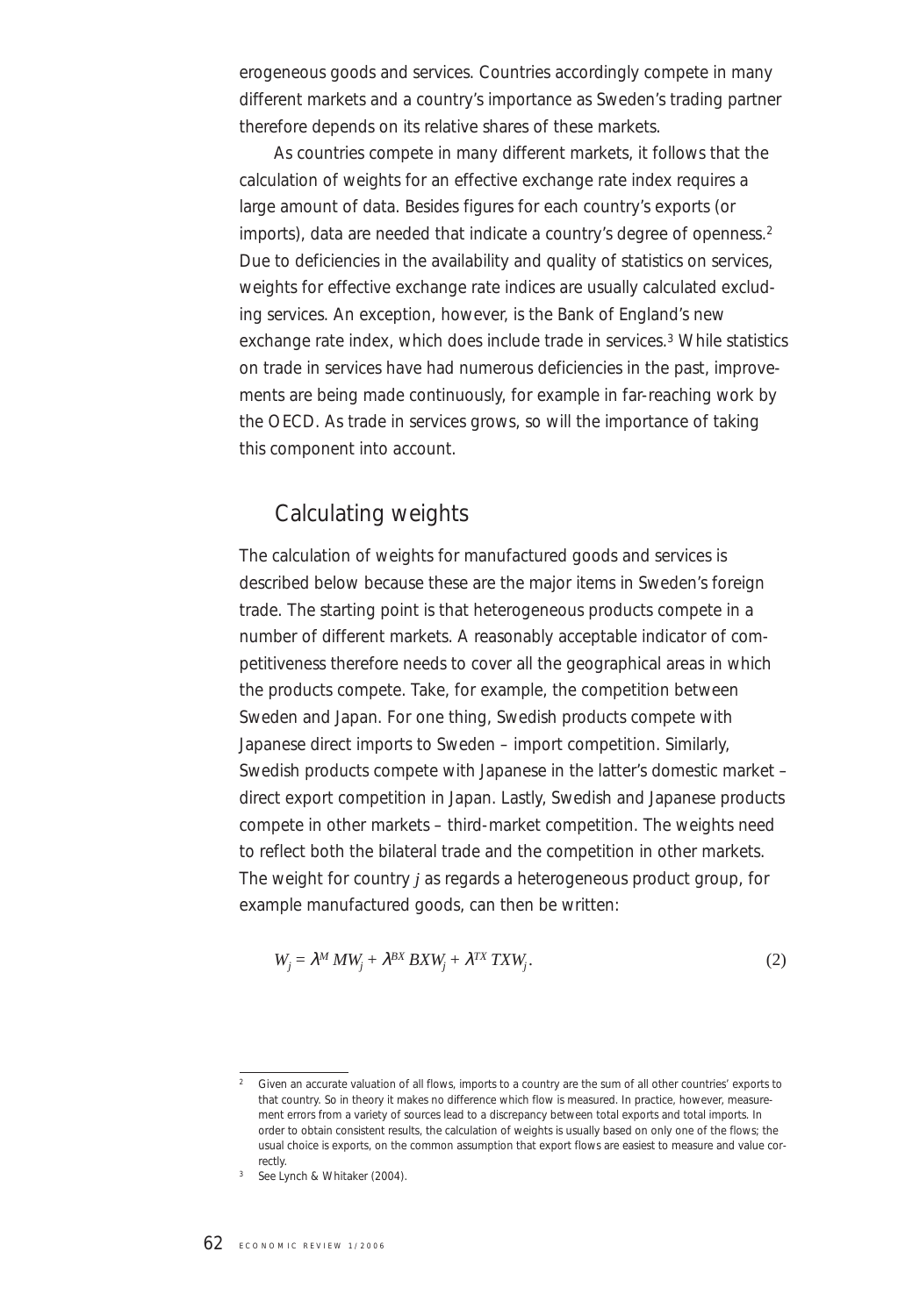In this version, a country's total weight is made up of three components. The calculation of these component weights and the way in which they are weighted together are relatively complex, so further details are provided in an appendix. But an outline of the intuitive reasoning behind the formula may be of interest.

Swedish producers of manufactured goods compete in their domestic market with imports from other countries. The first weight,  $MW_{j'}$  measures the share for a country's producers of total sales in the Swedish market. This weight then represents a country's share of Sweden's total imports of manufactured goods.

The weight *BXW<sub>i</sub>* is intended to measure a country's importance in terms of the competition Swedish producers encounter in that country's domestic market. Besides the share of Swedish exports that goes to that country, this importance has to do with the country's own producers' share of their domestic market. The importance for competitiveness of countries whose producers have a large domestic market share is greater than a weight based solely on export shares would indicate.

The last weight,  $\mathit{TXW}_j$ , is intended to measure a country's importance in terms of the competition Swedish producers encounter in markets abroad. This component is measured as the sum of a country's shares of total sales in these third-country markets. The weight aims to represent the importance of, for example, a country that takes a small share of direct exports from Sweden but has large exports to countries where exports from Sweden are substantial. A case in point is Japan: direct competition between Swedish exporters and Japanese producers is small in Japan's domestic market compared with the competition between Swedish and Japanese producers in third-country markets.

A country's relative importance as a competitor in Sweden's domestic market, the importance of the competition Swedish exporters encounter in that country's domestic market, and the importance of the country as a competitor in all other markets are determined by the weights λ*<sup>M</sup>*, λ*BX* and λ*TX*. The competition Swedish producers encounter in their domestic market from foreign producers,  $MW_{j\cdot}$  is weighted with  $\lambda^{\scriptscriptstyle M}$ , which represents the domestic market's share of Swedish output. The two different types of export competition,  $\mathit{BXW}_j$  and  $\mathit{TXW}_j$ , are weighted with  $\lambda^{\mathit{BX}}$  and  $\lambda^{\mathit{TX}}$ , which represent the shares of Swedish out put that go to markets abroad. Thus, as mentioned above, the calculation of weights is relatively complicated.

**A country's total weight is made up of three components.**

**The first weight measures a country's relative share of Sweden's total imports of manufactured goods.**

**The second weight measures a country's importance in terms of the competition Swedish producers encounter in that country's domestic market.**

**The third weight measures a country's importance in terms of the competition Swedish producers encounter in thirdcountry markets.**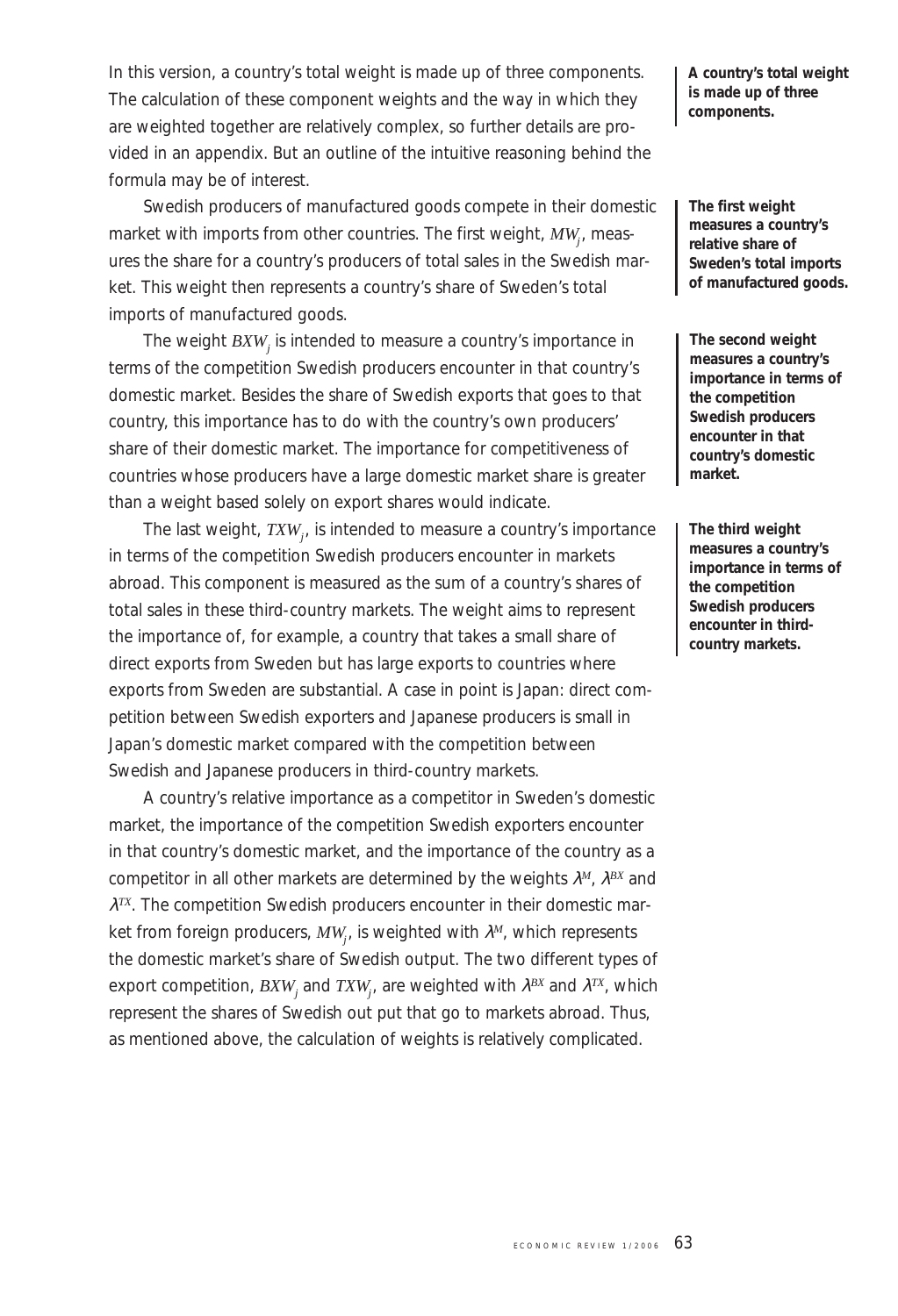### Choosing relative prices

**An analysis of competitiveness can use relative export prices as well as relative costs in terms of unit labour costs.**

**A comparatively common approach is to use relative consumer prices expressed in a common currency.**

A real effective exchange rate index commonly serves, as noted earlier, as a summary indicator of a country's international competitiveness. However, real is a somewhat ambiguous term and there are different relative prices that may be relevant in different contexts. One form of relative prices that can be used to analyse competitiveness is relative export prices. They provide information about how Swedish exporters price their products relative to exporters in other countries. There is, however, a risk of obtaining too limited a picture of a country's relative price level. The measurements concern prices of products that are actually exported, while products that, for example, are potentially tradable but not competitive are ignored. This measure of competitiveness is also affected by pricing behaviour, such as pricing to market.<sup>4</sup> An alternative way of measuring competitiveness is to compare costs. This is commonly done by measuring relative costs in terms of unit labour costs. It may be worth mentioning that the IMF's original method for calculating real effective exchange rate indices was designed to measure the relative level of costs in terms of unit labour costs for different sectors on manufacturing.5

A comparatively common approach to constructing a real exchange rate index is, however, to use relative consumer prices expressed in a common currency. The reason is that consumer prices are based on a basket that is representative of the country's pattern of consumption. The real exchange rate deflated with consumer prices therefore gives a broad measure of the relative level of prices for a representative basket of consumption. However, consumer prices include a large element of items that are not exposed to competition. Weights calculated for competitiveness are therefore usually constructed from statistics that cover as broad an aggregate of goods and services as possible.<sup>6</sup>

<sup>4</sup> Briefly, this theory implies that exporters actively restrain profit margins in order to gain market share.

<sup>&</sup>lt;sup>5</sup> See McGuirk (1987).

<sup>6</sup> See Zanello & Desruelle (1997).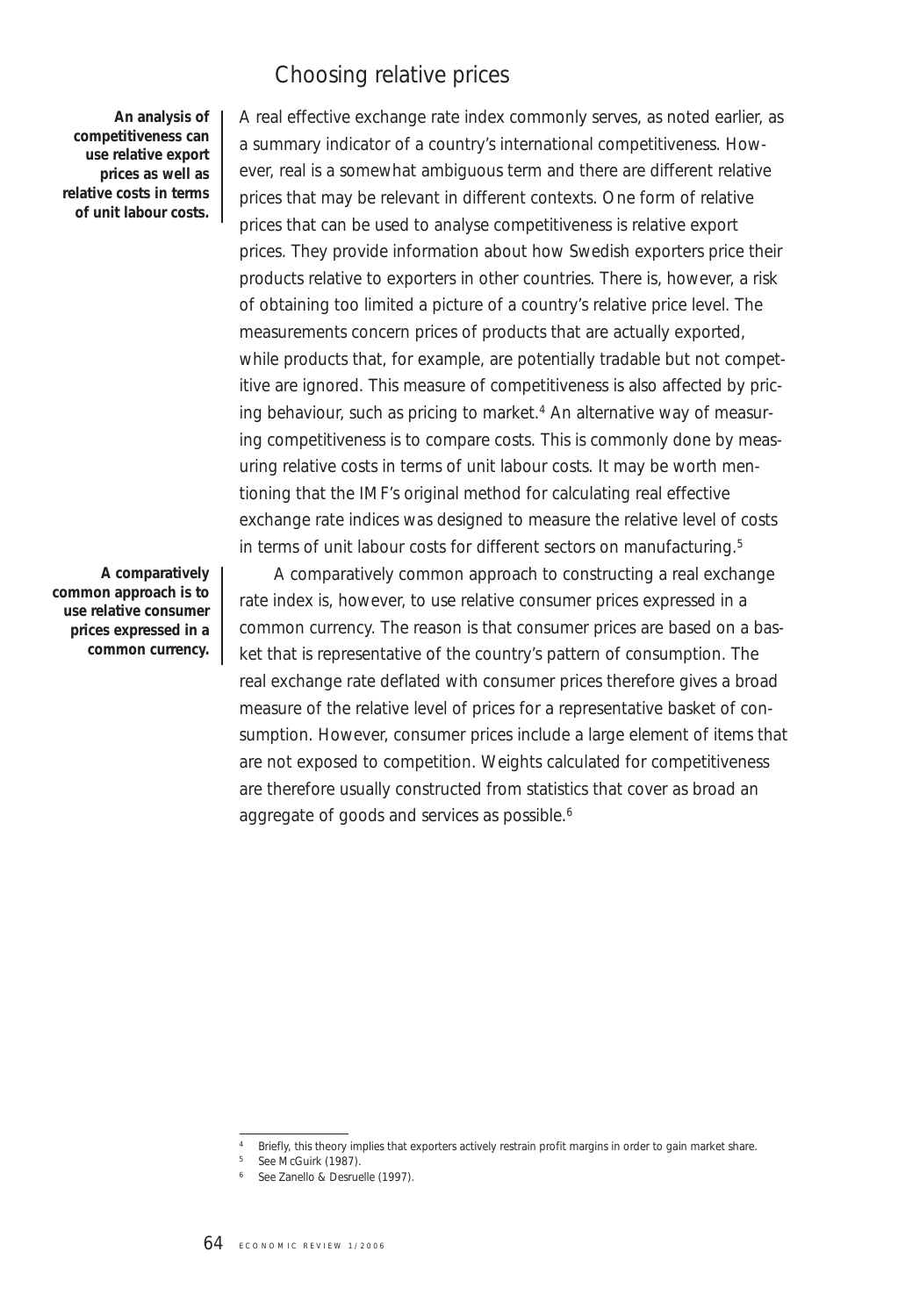#### Choosing the index's form

One of the more fundamental issues when constructing an effective exchange rate index is what type of index to use. One of the most usual ways of constructing an index is to calculate a geometrically weighted average:7

$$
I_t^G = \prod_{n=1}^N \left( \frac{E_{nt}}{E_{n0}} \right)^{W_n}
$$
  

$$
\sum_{n=1}^N W_n = 1, \quad \forall W_n \ge 0
$$
 (3)

The geometric form has a number of advantages, for instance that the percentage change in this form of index is independent of the particular base. The geometric form is also attractive for theory because the weights can be treated as elasticities; for a discussion, see e.g. McGuirk (1987). This is by far the most common form and is used by most central banks as well as other participants. The ECB, for instance, uses the geometric form but adjusts the weights at five-year intervals to catch any changes in competitiveness.<sup>8</sup> Time-varying weights can therefore be used to prevent the index from becoming increasingly out-dated. The index can then be written:

$$
I_t^G = \prod_{n=1}^N \left(\frac{E_{nt}}{E_{n0}}\right)^{W_{nt}}
$$
  

$$
\sum_{n=1}^N W_{nt} = 1, \quad \forall W_{nt} \ge 0
$$

where the weights  $(W_n)$  are now allowed to vary over time. However, this method introduces some complications. One complication with geometric weighting with variable weights concerns aggregation from daily quotations to, for example, monthly or quarterly data. Weighting the index geometrically on daily quotations and then aggregating to monthly data gives a result that differs from an index that is constructed directly on monthly averages for the bilateral exchange rates. The discrepancy, however, is usually very small. Another complication is that the value of the index may change even in the absence of a change in the ingoing

 $(4)$ 

<sup>7</sup> An arithmetic index poses the problem that the size of a percentage change varies with the base. Take, for example, an index for two currencies that each have a weight of 50 per cent; an increase of one unit in both these currencies, from 5 to 6, raises the index 20 per cent, while a one-unit increase from 6 to 7 raises the index just over 18 per cent.

<sup>8</sup> Buldorini, Makrydakis & Thiman (2002).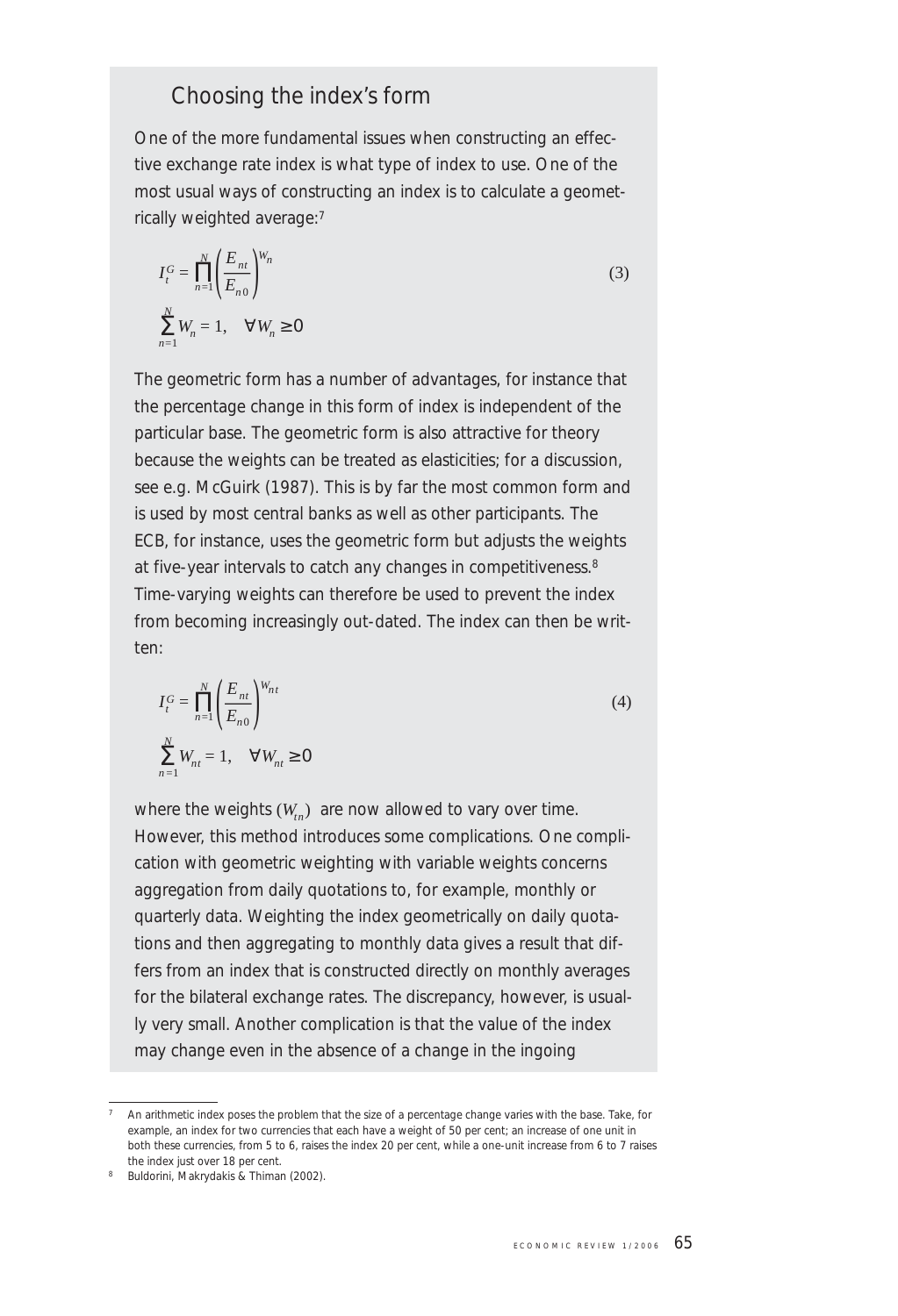exchange rates.<sup>9</sup> This may not be incorrect but it is not unusual for this type of index change to be considered undesirable. A simple way of overcoming this problem is to construct a chain-linked index:

$$
I_t^G = I_{t-1}^G \times \prod_{n=1}^N \left( \frac{E_{nt}}{E_{nt-1}} \right)^{W_{nt}}
$$
  

$$
\sum_{n=1}^N W_{nt} = 1, \quad \forall W_{nt} \ge 0 \quad I_0^G \text{ given}
$$
 (5)

In this case, changes in weights evidently do not affect the value of the index as long as exchange rate movements are zero. This method is used by, for example, the US Federal Reserve.10

An exchange rate index can accordingly be constructed in various ways and there is no given way of telling which construction is most appropriate. The alternative constructions that have been presented here have different advantages and drawbacks. It can be noted, however, that most of the indices which central banks and other organisations publish are weighted geometrically. The most common reasons for this are that geometric weighting is better suited to a theoretical framework and that changes in an index are easier to interpret when the index is unaffected by the base in which the bilateral currencies are expressed. Still, the choice between a level-weighted and a change-weighted index is not selfevident. Different methods tend to give somewhat different effects, as illustrated by the following simple example, taken from Ellis  $(2001).$ <sup>11</sup>

| Exchange rate  |                | Weight    |           | Type of index         |                           |
|----------------|----------------|-----------|-----------|-----------------------|---------------------------|
| Country B      | Country C      | Country B | Country C | Ordinary<br>geometric | Chain-linked<br>geometric |
| 100.00         | 100.00         | 0.50      | 0.50      | 100.000               | 100.000                   |
| $100*(1.05)^1$ | $100/(1.05)^1$ | 0.60      | 0.40      | 100.981               | 100.981                   |
| $100*(1.05)^2$ | $100/(1.05)^2$ | 0.70      | 0.30      | 103.980               | 102.971                   |
| $100*(1.05)^3$ | $100/(1.05)^3$ | 0.60      | 0.40      | 102.971               | 103.980                   |
| $100*(1.05)4$  | $100/(1.05)^4$ | 0.50      | 0.50      | 100.000               | 103.980                   |

**TABLE 1. AN EXAMPLE WITH TWO COUNTRIES WITH VARYING WEIGHTS, USING DIFFERENT METHODS FOR CALCULATING THE INDEX**

9 This is evident as the change in an index for N currencies can be written: .

 $\Delta \ln(I_t) = \sum_{l=1}^{N} \left\{ \Delta \omega_l^n \ln \left( \nu x_{t-1}^n \right) + \omega_l^n \Delta \ln \left( \nu x_l^n \right) \right\}.$ 

*n*=1 The value of the index can then change even when the currency is unchanged.

<sup>10</sup> Loretan (2005).

<sup>11</sup> Ellis (2001).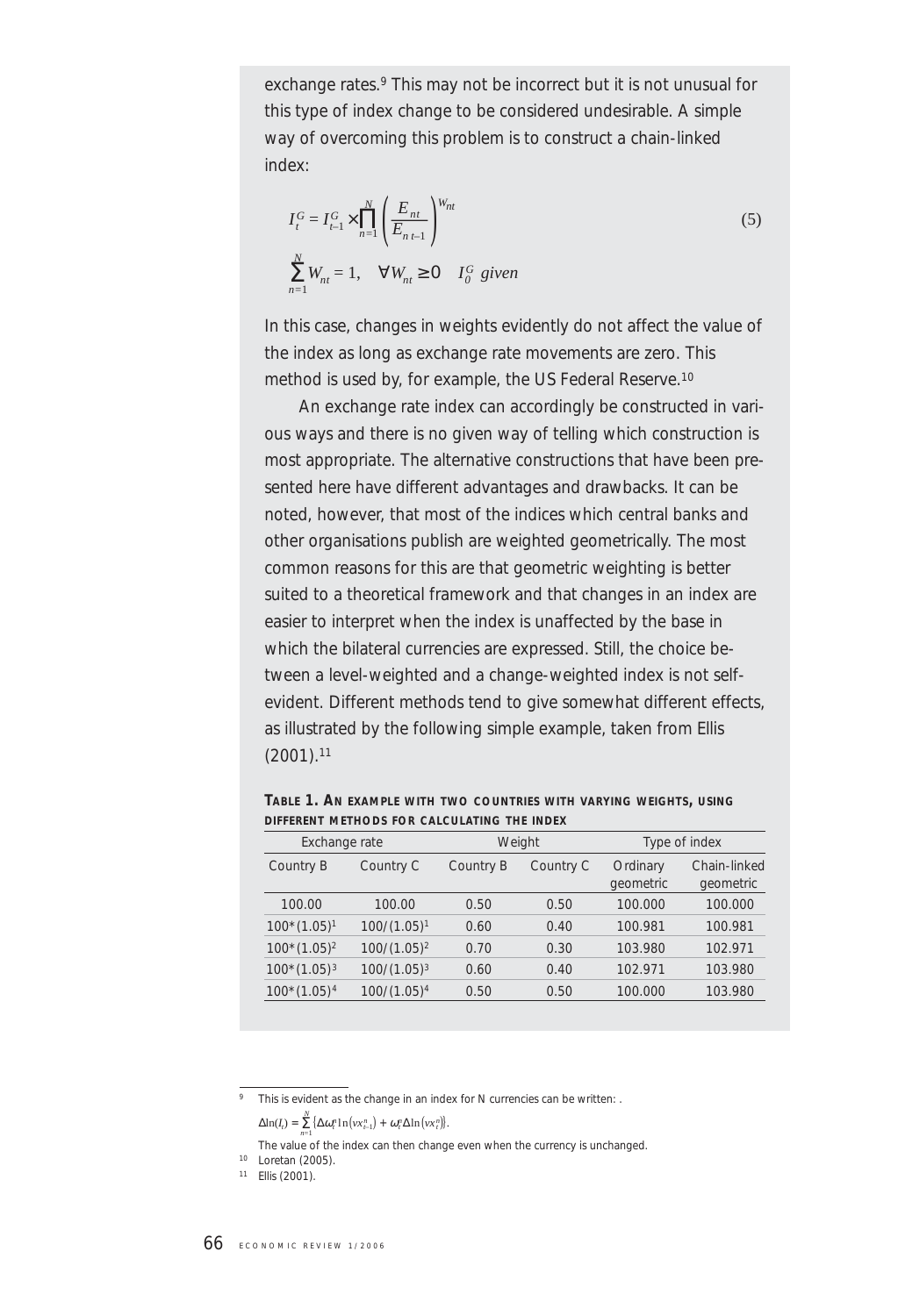Table 1 presents a simple arithmetical example for an effective exchange rate index for country A, with countries B and C included in the index. Country A's exchange rate with county B is assumed to undergo a 5 per cent trendwise depreciation, accompanied by a corresponding appreciation of the exchange rate with country C. The weights are equal initially. The index weight for country B increases to begin with and then returns to the initial level. As shown in the table, the alternative methods for calculating the index give different pictures of how the effective exchange rate index develops. In this example, a chain-linked index leads to the weighted sum of the changes in the exchange rates cancelling out in the final period. The change in the value of the index in the final period is therefore zero.<sup>12</sup> The conventional geometric index does not have this characteristic. In the final period, the changes in weights cause the value of the index to fall back to the initial level. The example shows that the different methods give different pictures of how the index develops but says nothing about which construction is closest to the mark. It is noteworthy, however, that as a rule, central banks and other participants use a form of chainlinked index when constructing an index with variable weights.

#### Current indices and their purposes

As shown in Table 2, most central banks have an index that is based in some way on weights calculated internally. Moreover, time-varying weights are becoming increasingly common. The weights that most central banks calculate are akin to the IMF's principle of weighting for competitiveness but the calculations are usually simplified in certain respects.

Effective exchange rate indices for the Swedish krona are available in a number of forms and are provided by many participants, including the Riksbank. The earlier monetary policy regime with a fixed exchange rate required an official benchmark for the krona's external value. With a variable exchange rate, no such official index is needed. Under this regime, an effective exchange rate index for the krona simply serves as an instrument for economic analysis. A look at different types of index may be of interest in this context (see Table 3).

Krona indices tend to be competitiveness weighted. Weights are calculated internally by many participants, which leads to differences in how **Krona indices tend to be competitiveness weighted.**

<sup>&</sup>lt;sup>12</sup> Changes in a chain index mean that the change in an index for N currencies can be written:  $\Delta ln(I_i) = \sum_{i=1}^{N} \{ \omega_i^n \Delta ln(v_i x_i^n) \}$  when a correction is made for the effect on the base of adjusting the weights. *n*=1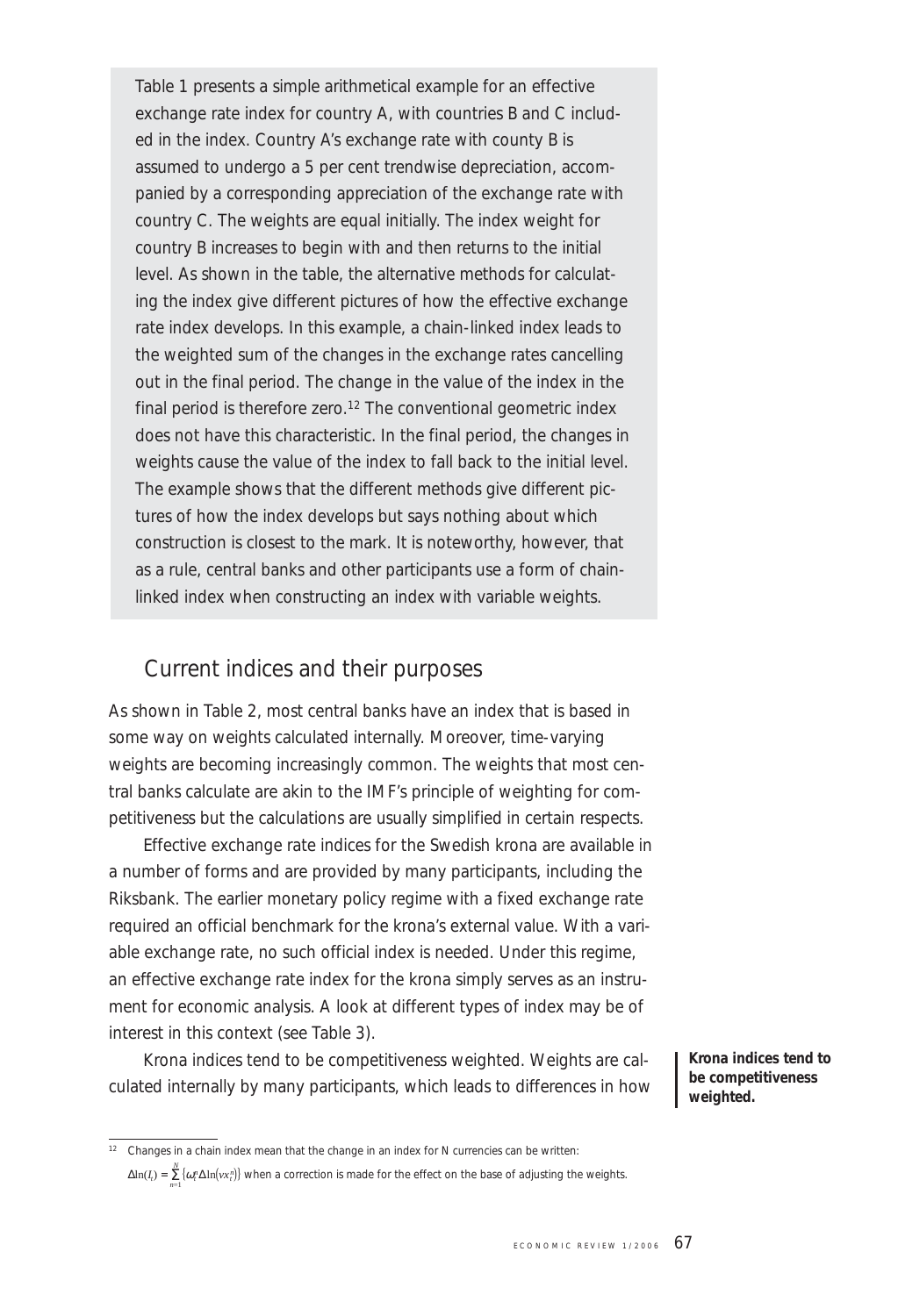| Central bank                   | Name        | Type of weighting                                        | No. of<br>currencies | Calculation<br>of weights | Other comments                                                 |
|--------------------------------|-------------|----------------------------------------------------------|----------------------|---------------------------|----------------------------------------------------------------|
| <b>US Federal</b><br>Reserve   | BROAD*      | Weighted for<br>competition, time-<br>varying            | $26***$              | Internal                  | Sub-groups<br>calculated                                       |
| Bank of England                | <b>ERI</b>  | Weighted for<br>competition, time-<br>varying            | Varies               | Internal                  | Weights also<br>calculated for<br>services trade               |
| Norges Bank                    | TWI         | Trade-weighted,<br>time-varying                          | 25                   | OECD                      | An import-weighted<br>index is also<br>calculated              |
| Bank of Canada                 | $C - 6$ *** | Trade-weighted,<br>constant weights                      | 6                    | Internal                  | The USD's weight is<br>over 80 per cent                        |
| Reserve Bank of<br>Australia   | <b>TWI</b>  | Trade-weighted,<br>time-varying                          | 24                   | Internal                  | Import- and export-<br>weighted indices are<br>also calculated |
| Reserve Bank of<br>New Zealand | TWI***      | Trade-weighted,<br>time-varying                          | $5**$                | Internal                  | The weights also<br>mirror the countries'<br>GDP               |
| <b>ECB</b>                     | EER         | Weighted for<br>competition, updated<br>every fifth year | 12                   | Internal                  | Broader indices (23<br>and 42 countries)<br>are also used      |
| Riksbank                       | <b>TCW</b>  | Weighted for<br>competition,<br>constant weights         | 20                   | <b>IMF</b>                |                                                                |

**TABLE 2. SELECTED CENTRAL BANK'S EFFECTIVE EXCHANGE RATE INDICES**

\* Two other indices (major currency index and other important trading partner (OITP) index) are also calculated. \*\* Here the euro is treated as one currency.

\*\*\* An index based on total competitiveness weights is also calculated.

| Constructed<br>by | Name               | Type of weighting<br>system                          | No. of<br>currencies | Other comments                                                |
|-------------------|--------------------|------------------------------------------------------|----------------------|---------------------------------------------------------------|
| Goldman<br>Sachs  | TWI                | Weighted for<br>competition, time-varying<br>weights | 24                   | The euro area is<br>treated as one<br>currency                |
| NIER (KI)         | <b>KIX</b>         | Weighted for<br>competition, time-varying<br>weights | $29 - 32$            | Includes primary<br>commodities                               |
| NIER (KI)         | Trade-<br>weighted | Weighted for trade,<br>time-varying weights          | $14 - 28$            | Covers exports,<br>imports and third-<br>country effects      |
| OECD              |                    | Weighted for<br>competition, time-varying<br>weights | 28                   |                                                               |
| <b>BIS</b>        | <b>BIS index</b>   | Weighted for trade,<br>time-varying weights          | 26                   |                                                               |
| <b>IMF</b>        | <b>TCW</b>         | Weighted for competition, 20-163                     |                      | Updated weights<br>also include commo-<br>dities and services |

**TABLE 3. EFFECTIVE EXCHANGE RATE INDICES FOR THE SWEDISH KRONA**

many countries are included and in whether or not the weights are timevariable. A relevant question here is whether different indices point to different conclusions about the krona's external value. As mentioned earlier, it is real effective exchange rates that are of primary interest. For a comparison of two different indices, however, it may suffice to analyse the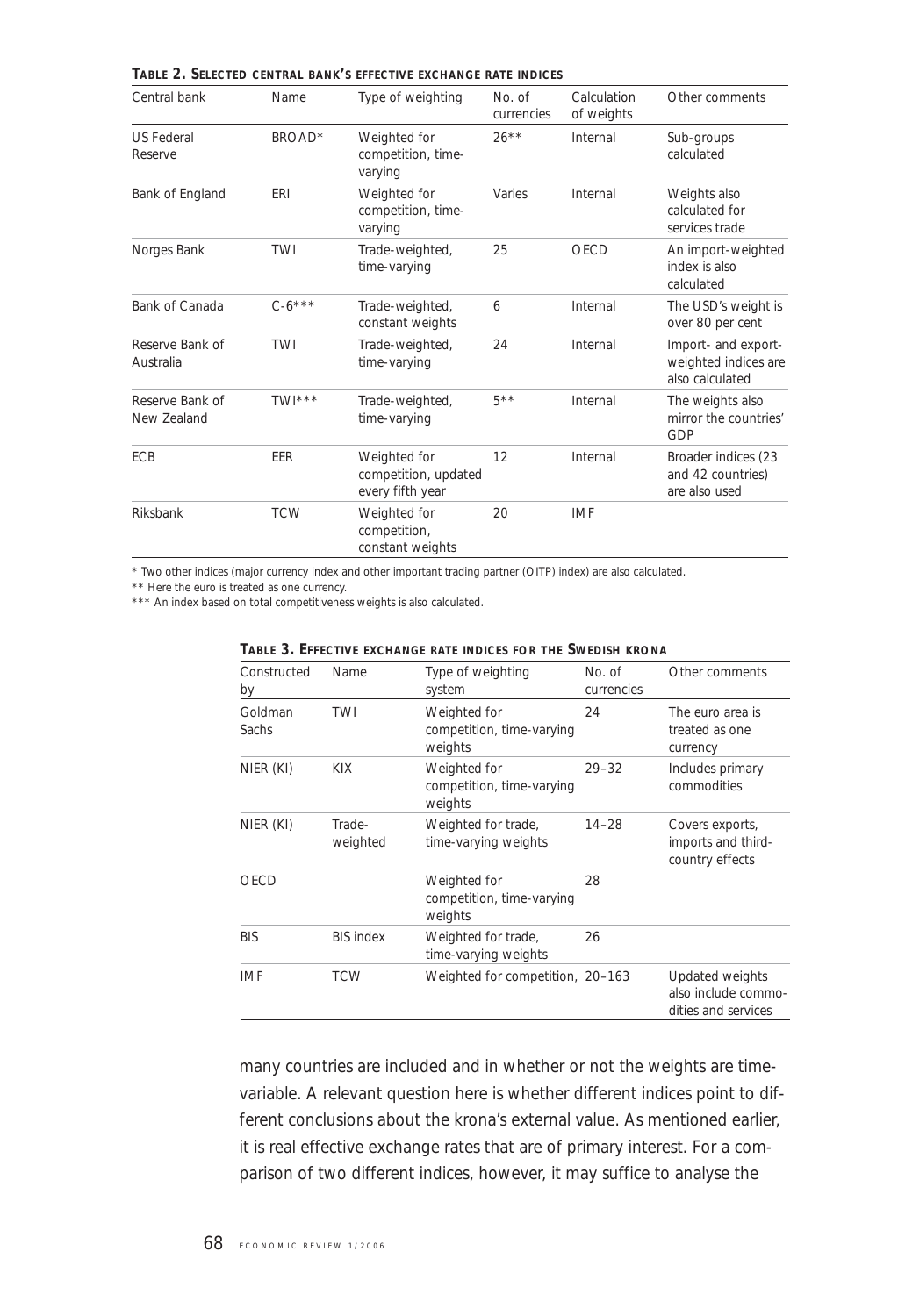path of the nominal index if both indices cover the same number of currencies/countries. The weights for the TCW index in accordance with the original definition are included in Table 4. The updated weights for the countries in the original TCW calculation and for an extended country set are from Bayoumi, Lee & Jayanthi (2005). The latest (preliminary) weights calculated by the Swedish National Institute of Economic Research (NIER) are also included for comparison.13

| Country            | Original   | Updated    | Updated and  | NIER's latest |
|--------------------|------------|------------|--------------|---------------|
|                    | <b>TCW</b> | <b>TCW</b> | extended TCW | KIX weights   |
| Germany            | 22.28      | 17.56      | 15.43        | 16.97         |
| France             | 7.15       | 8.29       | 7.29         | 6.85          |
| Netherlands        | 4.24       | 5.44       | 4.78         | 5.24          |
| Italy              | 6.05       | 5.90       | 5.19         | 4.74          |
| Finland            | 6.69       | 5.16       | 4.54         | 4.71          |
| Belgium-Luxembourg | 3.55       | 3.81       | 3.35         | 5.24          |
| Spain              | 2.48       | 3.25       | 2.85         | 2.93          |
| Ireland            | 0.77       | 1.69       | 1.49         | 1.35          |
| Austria            | 1.71       | 1.39       | 1.22         | 1.29          |
| Portugal           | 0.93       | 0.81       | 0.71         | 0.64          |
| Greece             | 0.27       | 0.72       | 0.64         | 0.39          |
| UK                 | 11.56      | 10.34      | 9.09         | 7.52          |
| Denmark            | 5.60       | 5.42       | 4.77         | 4.87          |
| Poland             |            |            | 1.54         | 2.06          |
| Czech Republic     |            |            | 0.57         | 0.81          |
| Hungary            |            |            | 0.44         | 0.66          |
| Slovakia           |            |            | 0.18         | 0.29          |
| Norway             | 5.58       | 5.36       | 4.71         | 5.11          |
| Switzerland        | 2.74       | 2.10       | 1.85         | 1.71          |
| Turkey             |            |            | 0.91         | 0.54          |
| Iceland            |            |            | 0.12         | 0.09          |
| Russia             |            |            | 0.88         | 1.66          |
| Canada             | 1.16       | 1.70       | 1.49         | 1.86          |
| Mexico             |            |            | 0.97         | 0.93          |
| <b>Brazil</b>      |            |            | 1.06         | 0.77          |
| Japan              | 5.20       | 6.07       | 5.33         | 3.49          |
| China              |            |            | 3.52         | 3.35          |
| South Korea        |            |            | 1.31         | 1.27          |
| India              |            |            | 0.59         | 0.81          |
| Australia          | 0.27       | 1.11       | 0.98         | 0.90          |
| New Zeeland        | 0.14       | 0.21       | 0.18         | 0.16          |
| <b>USA</b>         | 11.63      | 13.67      | 12.02        | 10.81         |
| <b>Total</b>       | 100        | 100        | 100          | 100           |

**TABLE 4. WEIGHTS**

<sup>13</sup> See Erlandsson & Markowski (2006). The preliminary calculations cover a total of 32 countries. The current KIX published by NIER includes 29 countries.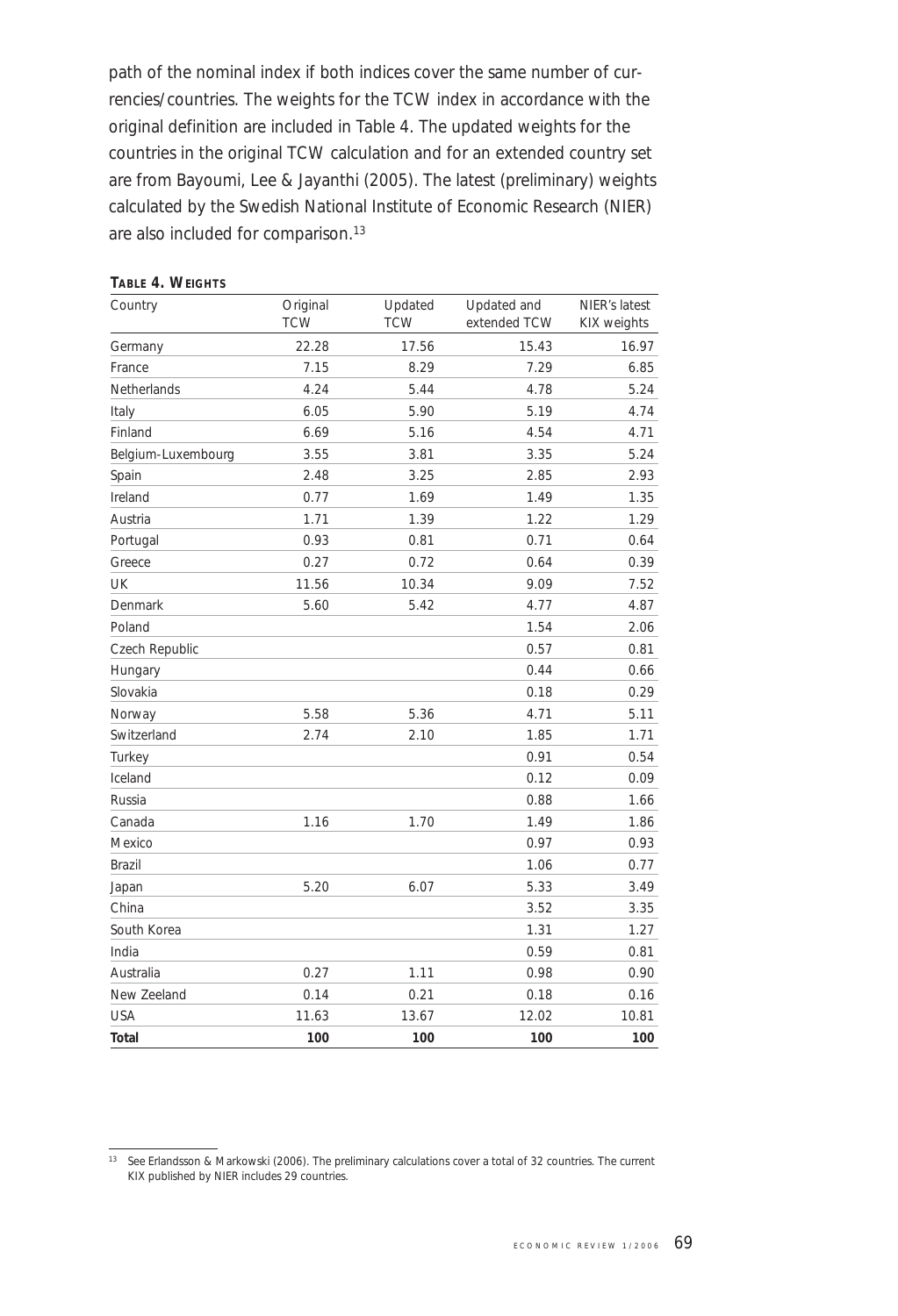For the original TCW countries, it seems that the updating of the IMF's weights reduces the importance of Germany, for instance, and increases the importance of the United States. On the whole, there is relatively little difference between the weights on which the Riksbank's TCW index is based and the updated weights presented in Bayoumi, Lee & Jayanthi (2005) (see Figure 1).<sup>14</sup>

Somewhat larger differences arise, however, when additional countries are included. The difference between a 32 country set and the 20 countries in the TCW index used by the Riksbank is shown in Figure 2.

In the expanded TCW index, the countries added to the original set are Poland, Czech Republic, Hungary, Slovakia, Turkey, Iceland, Russia, Mexico, Brazil, South Korea, China and India. A nominal index with this expanded set is about 15 per cent stronger than an index based on the original TCW countries. When the currencies in an index with a given country set are weighted together with weights from different sources, however, the differences are not particularly large. Figure 3 shows an expanded TCW index and an index weighted together with NIER's latest (preliminary) calculations of KIX weights. It will be seen that the paths of these two indices are very similar. The major effect on the nominal index comes from the number of currencies.

It does not follow, however, that the construction of weights is never important for the development of an exchange rate index. Still, trade flows and production conditions change slowly and very slightly compared with movements in relative prices and nominal exchange rates. As a rule, therefore, the choice of weights is of secondary importance for the path of an effective exchange rate index.

The developments presented in Figures 1–3 concern nominal effective exchange rate indices. As I have already mentioned a number of times, for economic analysis it is usually the real exchange rate that is relevant. The large differences that can occur between two nominal indices that include different numbers of currencies tend to become considerably smaller when changes in relative prices are also taken into account. Figure 4 presents real effective exchange rate indices based, respectively, on the original set of 20 countries in the TCW index and on the set of 32 countries in KIX. For both these indices, the weights have been taken from Bayoumi, Lee & Jayanthi (2005).

The picture in real terms does differ between these two indices but not all that much. One conclusion, therefore, is that the discrepancy between the nominal indices (see Figure 2) is mainly due to the high rate of inflation in the dozen additional countries in the enlarged set. The dif-

<sup>14</sup> The weights used in the calculation of the TCW index were published in Zanello & Desruelle (1997).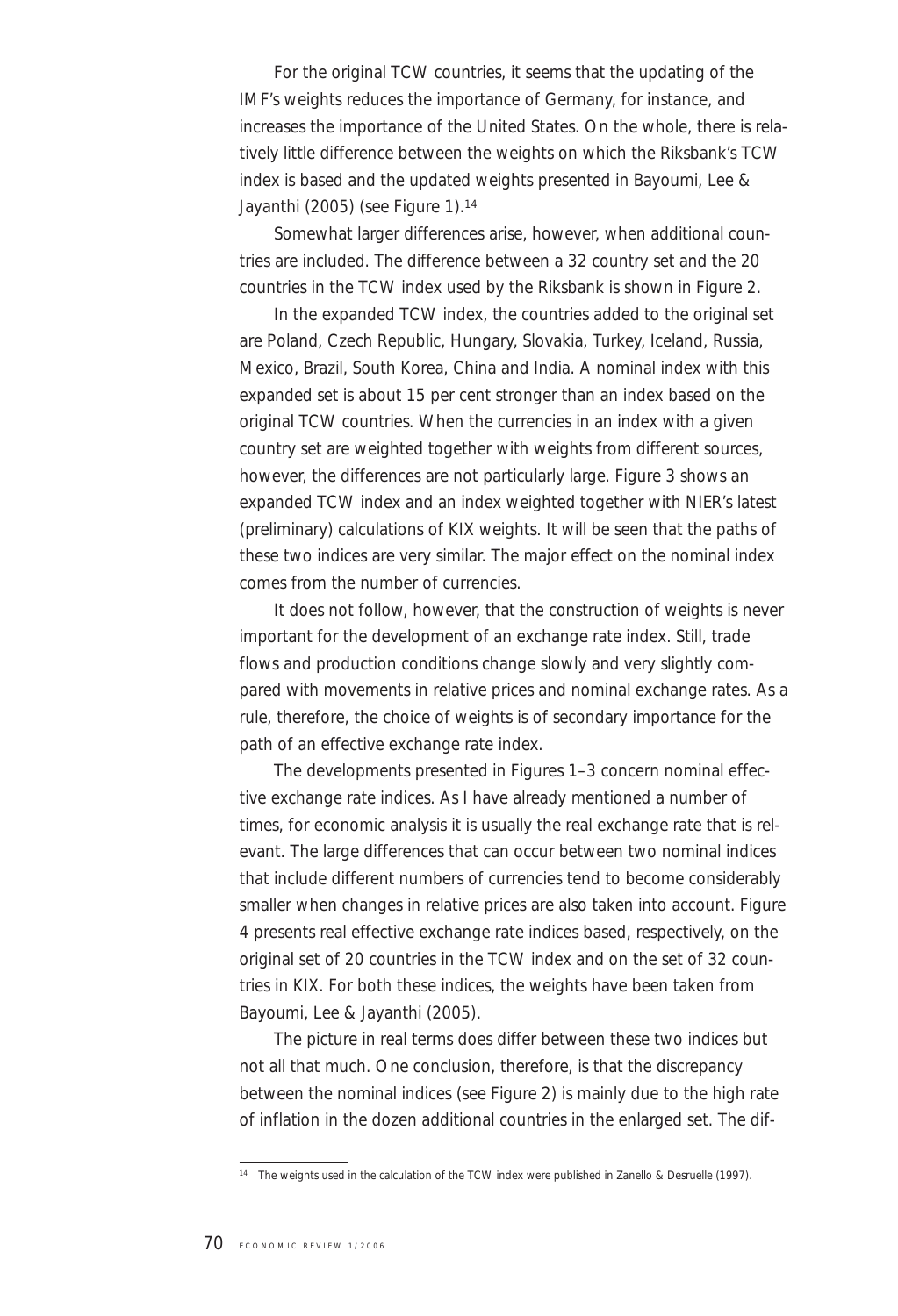ference in real terms is therefore considerably less pronounced. It is then doubtful whether an enlarged country set in an effective index for the Swedish krona would lead to decisively different conclusions about the krona's external value.



**Figure 1. Nominal effective SEK index based on initial and updated TCW weights Index: 1992-11-18=100**

Note. The underlying bilateral SEK exchange rates are calculated with the cross rates with USD. Sources: Reuters, IMF and the Riksbank.



**Figure 2. Nominal effective SEK index based on updated TCW weights and different numbers of countries**

Note. The underlying bilateral SEK exchange rates are calculated with the cross rates with USD.

Sources: Reuters, IMF and the Riksbank.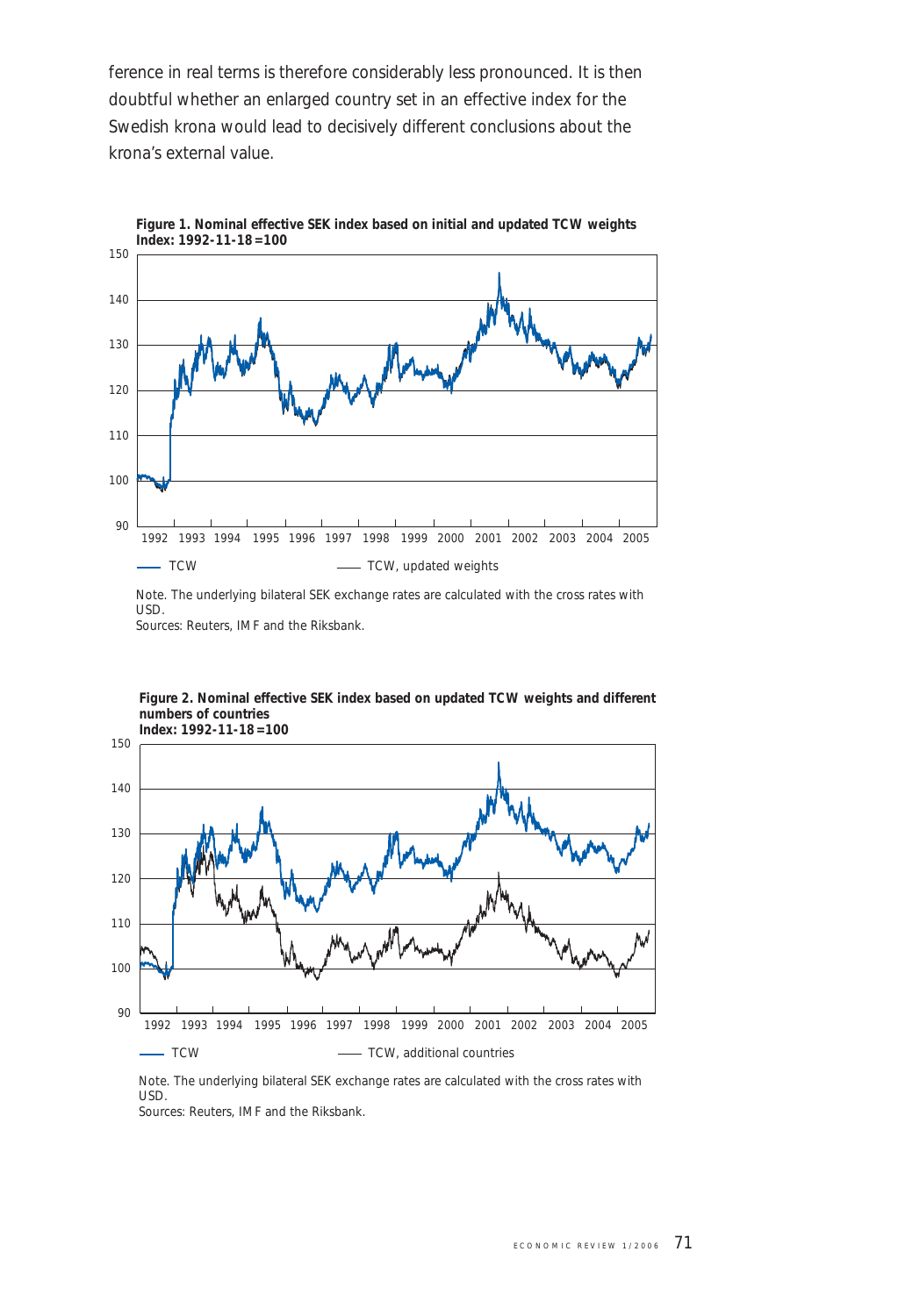**Figure 3. Nominal effective SEK index based on updated TCW weights and on NIER's (preliminary) weights** 



Note. The underlying bilateral SEK exchange rates are calculated with the cross rates with USD. For the index based on NIER's weights the latest calculation has been used over the whole period.

Sources: Reuters, IMF, NIER (Swedish National Institute of Economic Research) and the Riksbank.

#### **Figure 4. Real effective SEK index based on updated TCW weights and different numbers of countries**





Note. The underlying bilateral SEK exchange rates are calculated with the cross rates with USD. Sources: Reuters, IMF, OECD and the Riksbank.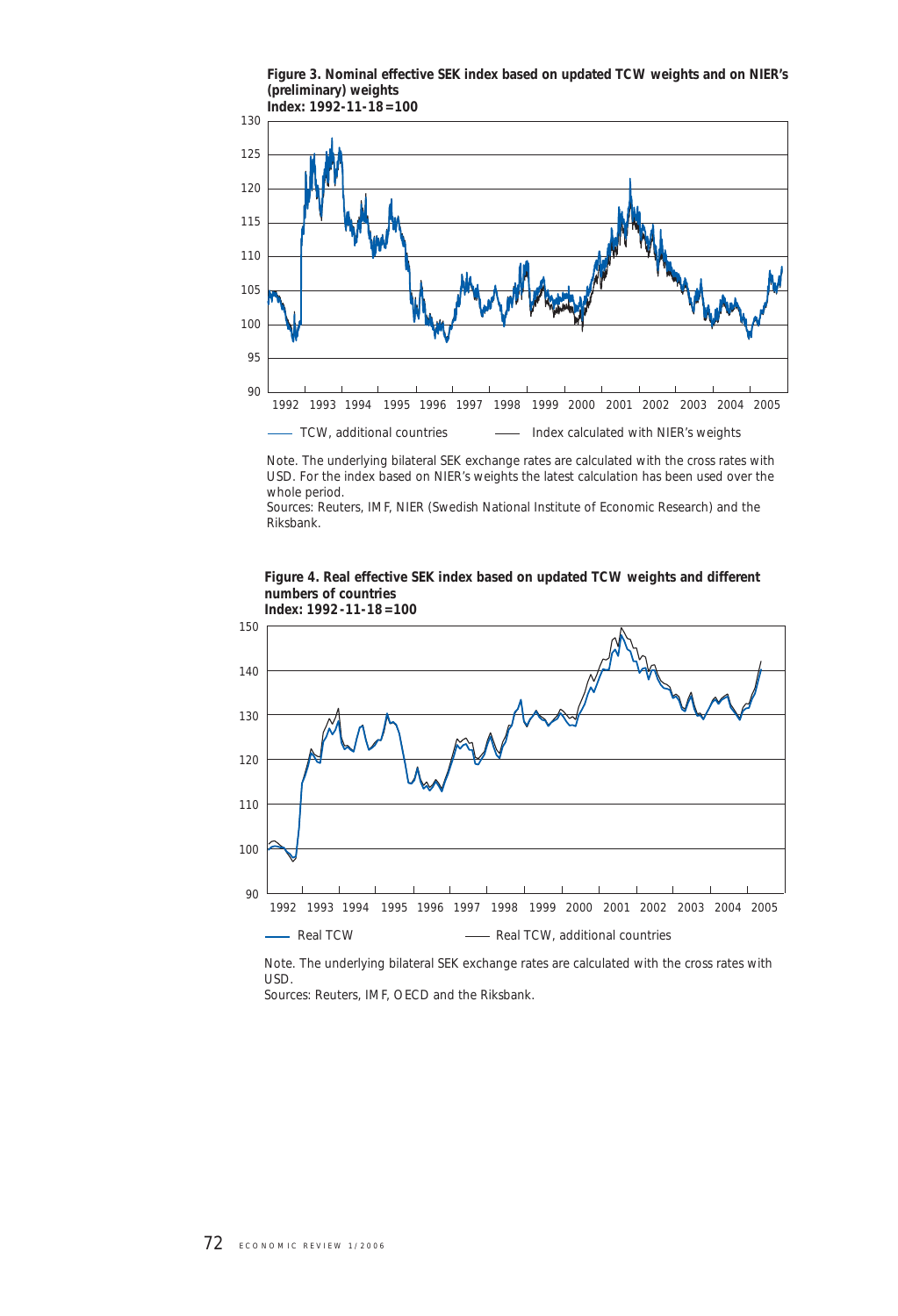# Conclusion

Real effective exchange rate indices are calculated as a rule to obtain information about a country's international competitiveness. Bilateral exchange rates are therefore weighted together so that they mirror the importance of other countries as trading partners. It turns out that discrepancies can arise mainly in connection with the number of countries that are included in such an index. This seems to be due, above all, to differences in rates of inflation. The differences between real indices are therefore usually considerably smaller, regardless of how many countries are included. It can be of interest to work with a variety of indices, particularly in the event of large exchange rate movements for countries that are not currently included in the existing TCW index. At present, however, the picture of the krona's external value is not decisively affected b y the choice of index for the analysis.

**The picture of the krona's external value is not decisively affected by the choice of index for the analysis.**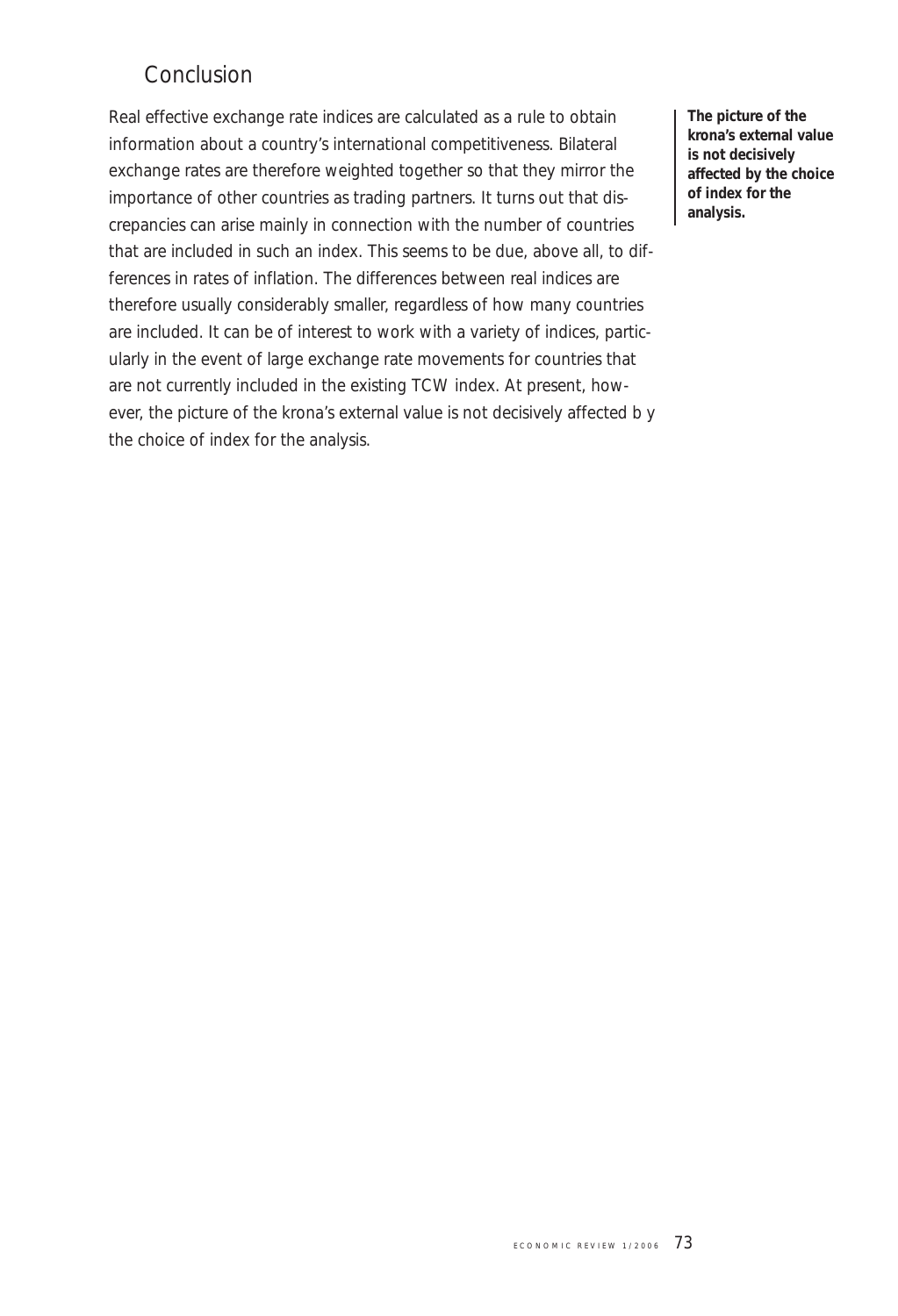### Appendix: Calculating TCW weights

Most exchange rate indices use some form of the IMF's method – total competitiveness weighting (TCW) – for the calculation of weights. It may therefore be relevant to describe how the IMF constructs the weights. The method has been presented in, for example, Zanello & Desruelle (1997) and in Bayoumi, Lee & Jayanthi (2005) but some clarification may be needed. The starting-point in the IMF's method for calculating weights for heterogeneous merchandise is the construction of a matrix representing domestic output and demand as well as trade flows between *k* countries or markets. This can be done so that each row in the matrix describes country *i's* output for the domestic market and for exports to other countries. The columns show country *i's* demand for domestic products and imports from other countries. Clearly, demand for domestic products equals output for the domestic market. The elements in the matrix can then be normalised so that either exports and output for the domestic market or imports and domestic demand for domestic products sum to one. As a rule, normalisation of imports and domestic demand for domestic products is denoted *s* and normalisation of exports and output for the domestic market is denoted *w*. This can be represented as resulting in two matrices:

$$
w = \begin{pmatrix} w_1^1 & w_1^2 & \dots & w_1^k \\ w_2^1 & w_2^2 & & \vdots \\ \vdots & & \ddots & \vdots \\ w_k^1 & & & w_k^k \end{pmatrix} \begin{bmatrix} \sum 1 \\ \vdots \\ \sum 1 \end{bmatrix} \text{ and } s = \begin{pmatrix} s_1^1 & s_1^2 & \dots & s_1^k \\ s_2^1 & s_2^2 & & \vdots \\ \vdots & & \ddots & \vdots \\ s_k^1 & & & s_k^k \end{pmatrix}
$$

$$
\sum 1 \quad \dots \quad \dots \quad \sum 1
$$

In the left-hand matrix the components on the diagonal represent each country's share of the output that is intended for the domestic market and all the other components represent the share of output (in the form of exports) that is intended for all other countries. In the right-hand matrix the components on the diagonal represent each country's share of demand in the domestic market and all the other components represent the share of demand that is met by imports from other countries. As we have normalised with different bases (the sum of rows does not necessarily equal the sum of columns), it is important to note that in the normal case,  $s_i^i \neq w_i^i$ .

There are various expressions for the TCW weights. The most com-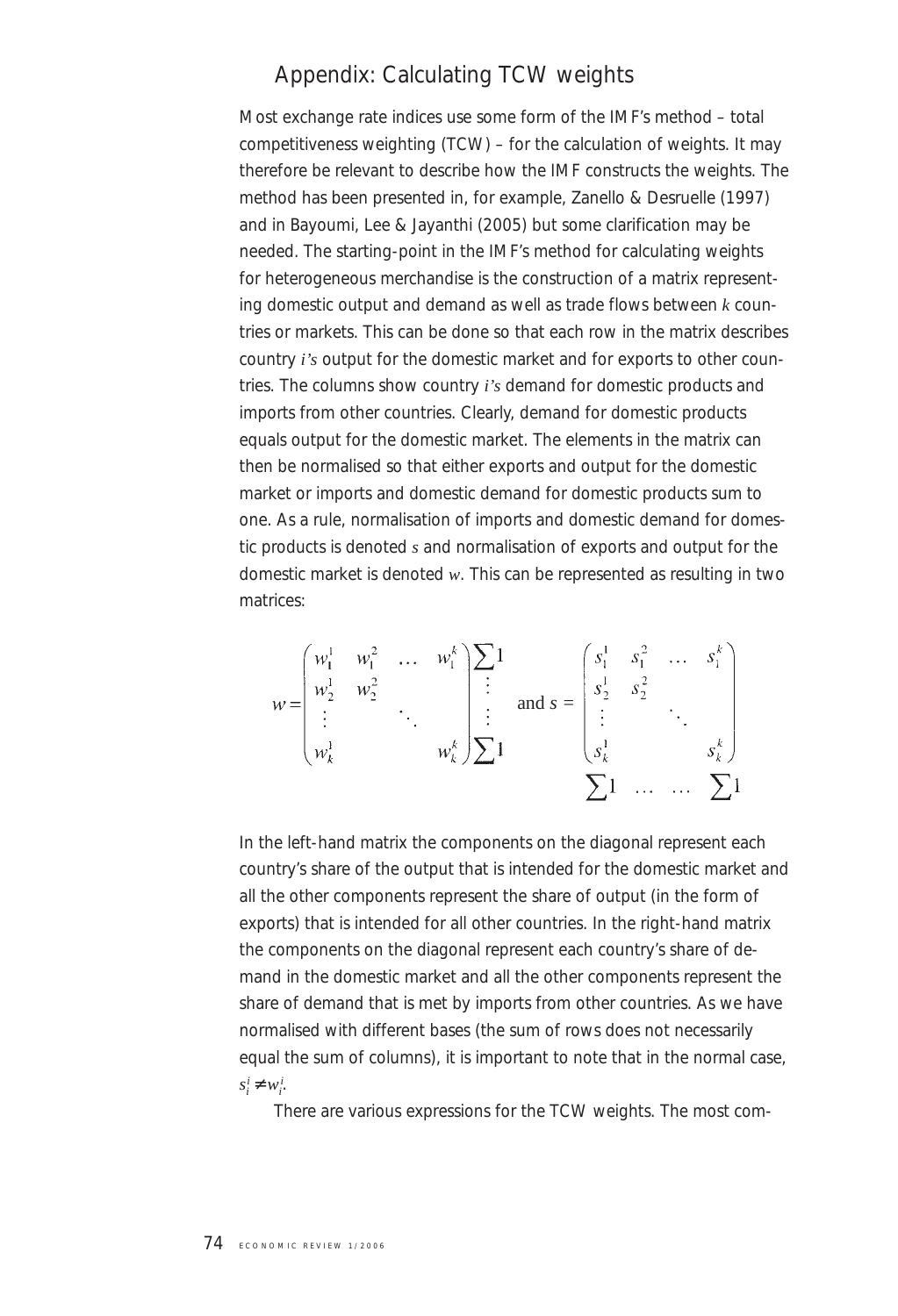mon approach is to calculate each weight, for example country *j's* weight for country *i*, as follows:15

$$
W_{ij} = \lambda_i^M M W_{ij} + \lambda_i^{BX} B X W_{ij} + \lambda_i^{TX} T X W_{ij}
$$

where

$$
MW_{ij} = \frac{s_j^i}{\sum_{k \neq i} s_k^i}
$$
  
\n
$$
BXW_{ij} = \frac{w_i^j s_j^j}{\sum_{k \neq i} w_i^k s_k^k}
$$
  
\n
$$
TXW_{ij} = \frac{\sum_{k \neq i} w_i^k s_j^k}{\sum_{k \neq i} w_i^k (1 - s_i^k - s_k^k)}
$$

To construct the weights, we can define  $s_i^k$ , which denotes country *i's* share of market  $k$ , and  $w_i^k$ , which denotes country  $i$ 's share of the supply in market  $k$ . These definitions can be used to define the component  $MW_{ii}$ as:

$$
MW_{ij} = \frac{s_j^i}{\sum_{k \neq i} s_k^i}.
$$

This weight is country *j's* share of market *i*. Country *i's* share of output for market *i* (its share of output for its domestic market) is excluded, so that these weights (for  $j$  to  $k$  countries) sum to one.  $MW_{ij}$  is then this country *j's* share of total imports to market *i*. Thus, this weight is designed to measure the competition domestic producers encounter in their domestic market in the form of imports.

The component  $B X W_{ii}$  is the share of output in country  $i$  that is sold in country *j*, taking into account country *j's* relative share of sales in its domestic market.

$$
B X W_{ij} = \frac{w_i^j s_j^j}{\sum_{k \neq i} w_i^k s_k^k}.
$$

As previously, country *i's* own output and own market shares are excluded from the calculations, so that the weights (for *j* to *k* countries) sum to one. Countries with a share of their domestic market sales that is small relative to other countries can be regarded as relatively more open, which makes them less important than a calculation based solely on export

<sup>15</sup> See Zanello & Desruelle (1997), p. 29.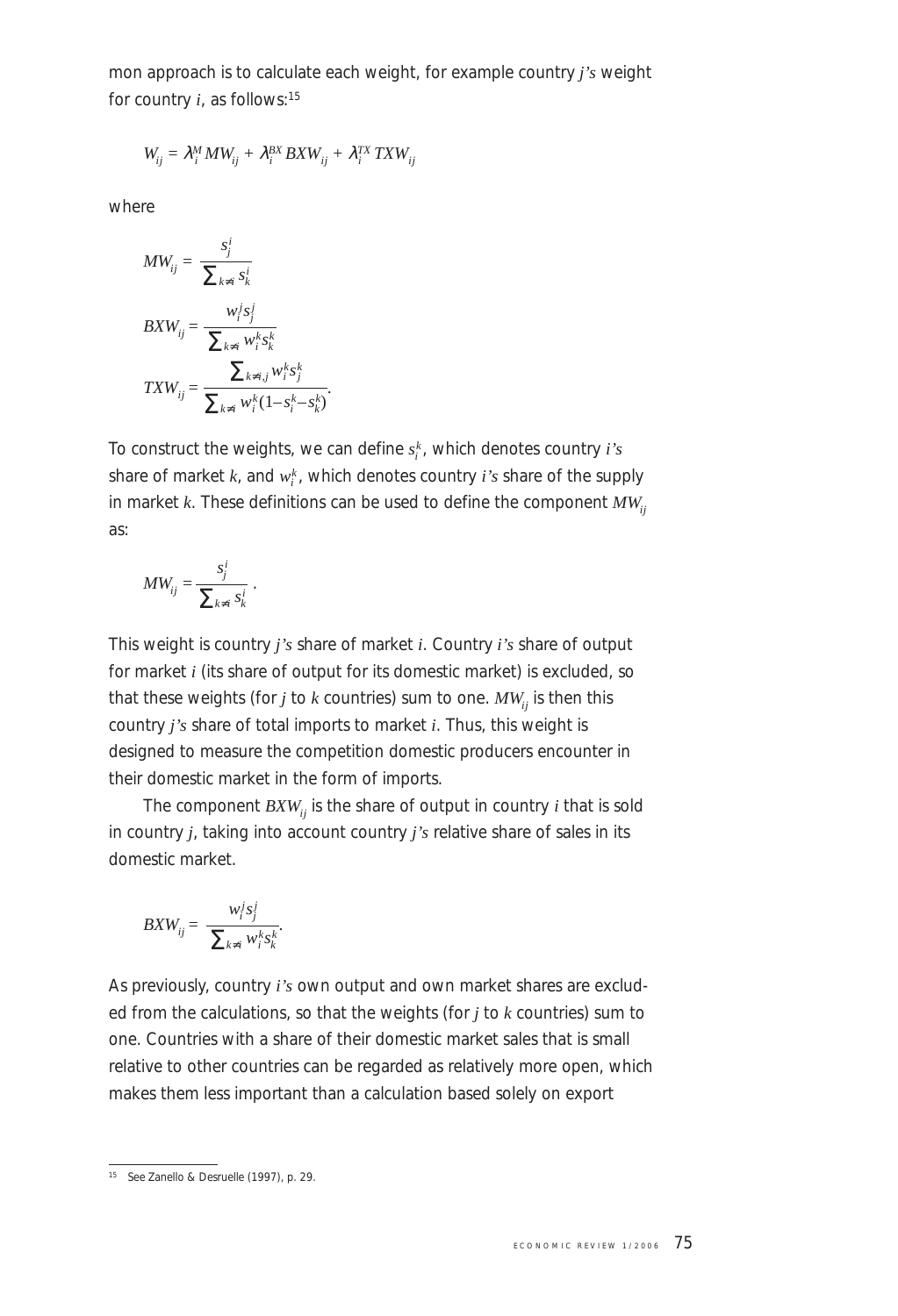shares would indicate. If all countries have the same degree of openness, this weight is the same as the simple export share.

The last component, *TWX<sub>ij</sub>*, represents what is known as the thirdcountry effect (or the double-export weight) and is defined as follows:

$$
T X W_{ij} = \frac{\sum_{k \neq i,j} w_i^k s_j^k}{\sum_{k \neq i} w_i^k (1 - s_i^k - s_k^k)}.
$$

This component measures the importance of the competition country *i* encounters in the form of exports from country *j* in all other markets, for example the competition Swedish exporters face from Japan in the German and American markets. The component is calculated as the sum of country *i's* output that is exported to all other countries (except country *j*), taking into account country *j's* share of the total output (in the form of imports from country *j*) that meets total demand in each country. The component is normalised by subtracting the share of demand that is met by a country's domestic output plus imports from country *i*.

These components then have to be weighted together with weights that are calculated as follows:

$$
\lambda_i^M = \frac{w_i^i (1 - s_i^i)}{\sum_k w_i^k (1 - s_i^k)}
$$

$$
\lambda_i^{BX} = \frac{\sum_{k \neq i} w_i^k s_k^k}{\sum_k w_i^k (1 - s_i^k)}
$$

$$
\lambda_i^{TX} = \frac{\sum_{k \neq i} w_i^k (1 - s_i^k - s_k^k)}{\sum_k w_i^k (1 - s_i^k)}.
$$

These three expressions have the same denominator, which represents the sum of country *i's* shares of output in each country, taking into account the demand in a country that is not met by country *i*.

The numerator in λ*<sup>M</sup> <sup>i</sup>* can be read as the share of country *i's* output that is sold in its domestic market, taking into account the share of demand that is covered by imports. In this way, the share is closely related to the proportion of total output that is sold in the domestic market. The numerator in  $λ_i^{BX}$  is the sum of the shares of output in country *i* that are sold to other countries, taking into account each country's total demand for its domestic products. It is then closely related to the exported share of country *i's* total output. The numerator in  $\lambda_i^{TX}$  resembles that in  $\lambda_i^{BX}$ . Both these terms include the sum of the shares of output in country *i* that are sold in other countries. They differ in that  $\lambda_i^{TX}$  takes into account each country's share of the total demand that is not covered by either domestic products or by imports from country *i*.